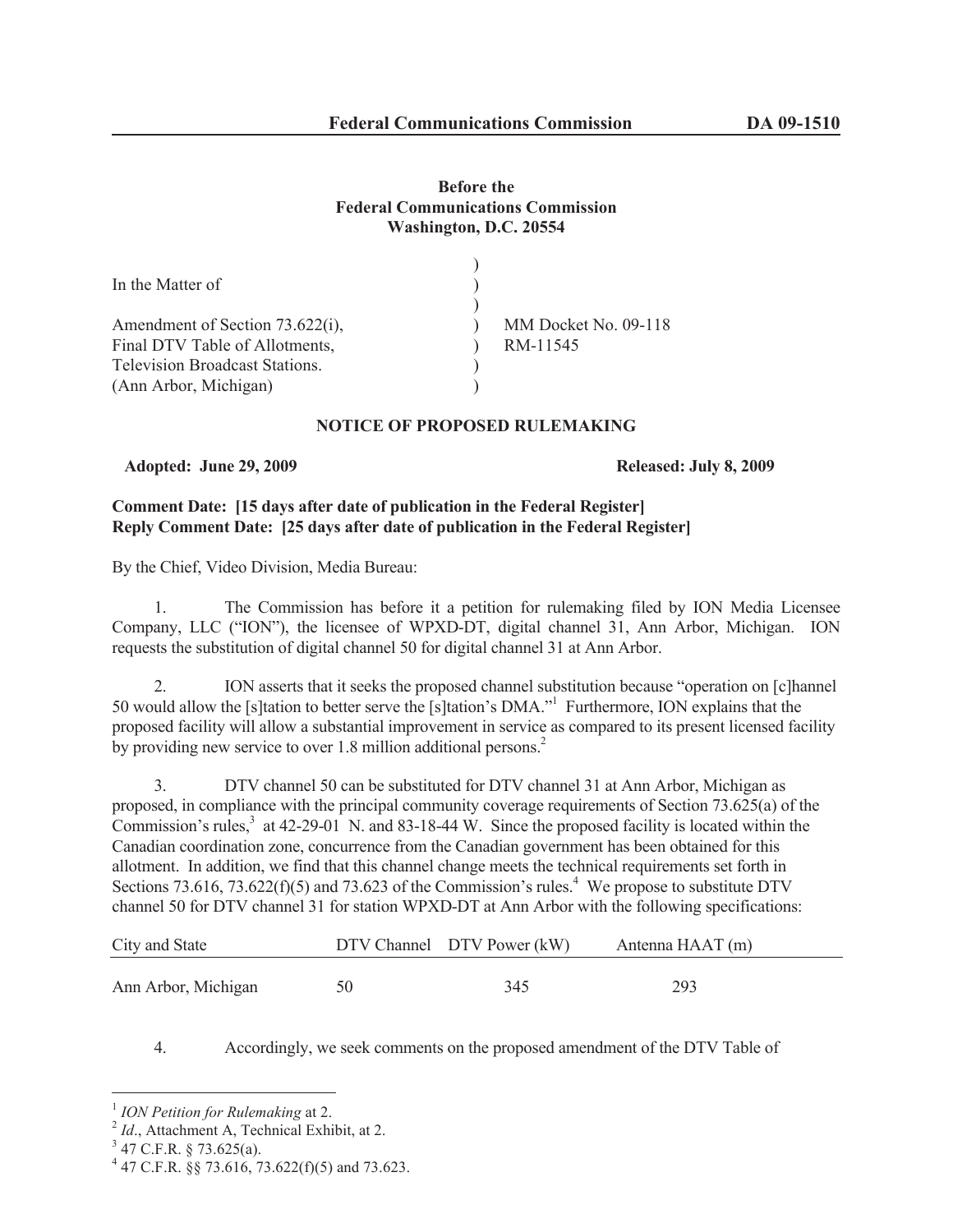Allotments, Section 73.622(i) of the Commission's rules,<sup>5</sup> for the community listed below, to read as follows:

### Channel No.

| City and State      | Present | Proposed |
|---------------------|---------|----------|
| Ann Arbor, Michigan | 31      | 50       |

5. The Commission's authority to institute rulemaking proceedings, showings required, cutoff procedures, and filing requirements are contained in the attached Appendix and are incorporated by reference herein. Pursuant to Section 73.623(h) of the rules, mutually-exclusive applicants will be provided a 90-day period of time, from the date of a public notice identifying mutually-exclusive proposals, to resolve their mutual-exclusivity via engineering amendment or settlement.<sup> $\delta$ </sup> If we receive a maximization application on or before the date for filing initial comments in this proceeding, which proposes a facility which is mutually-exclusive with the proposal set forth herein, we will issue a public notice and the parties will have 90 days within which to resolve their mutual-exclusivity. If the parties resolve their mutualexclusivity, we will complete the rulemaking process by issuing the appropriate order. If the parties are unable to resolve their mutual-exclusivity, we will terminate this proceeding and dismiss the maximization application.

6. Pursuant to Sections 1.415 and 1.419 of the Commission's rules, interested parties may file comments on or before [15 days after publication in the Federal Register] and reply comments on or before [25 days after publication in the Federal Register], and are advised to read the Appendix for the proper procedures. Comments should be filed with the Federal Communications Commission, Office of the Secretary, 445 12th Street, S.W., Washington, D.C. 20554. Additionally, a copy of such comments should be served on the petitioner, or its counsel or consultant, as follows:

Scott S. Patrick, Esq. Dow Lohnes PLLC 1200 New Hampshire Avenue, NW Suite 800 Washington, D.C. 20036-6802

7. Parties must file an original and four copies of each filing. Filings can be sent by hand or messenger delivery, by commercial overnight courier, or by first-class or overnight U.S. Postal Service mail (although we continue to experience delays in receiving U.S. Postal Service mail). The Commission's contractor, Natek, Inc., will receive hand-delivered or messenger-delivered paper filings for the Commission's Secretary at 236 Massachusetts Avenue, N.E., Suite 110, Washington, D.C. 20002. The filing hours at this location are 8:00 a.m. to 7:00 p.m. All hand deliveries must be held together with rubber bands or fasteners. Any envelopes must be disposed of before entering the building. Commercial overnight mail (other than U.S. Postal Service Express Mail or Priority Mail) must be sent to 9300 East Hampton Drive, Capitol Heights, Maryland 20743. U.S. Postal Service first-class mail, Express Mail, and Priority Mail should be addressed to 445 12th Street, S.W., Washington, D.C. 20554. All filings must be addressed

 $5$  47 C.F.R. § 73.622(i).

 $6$  47 C.F.R. §73.623(h)(3).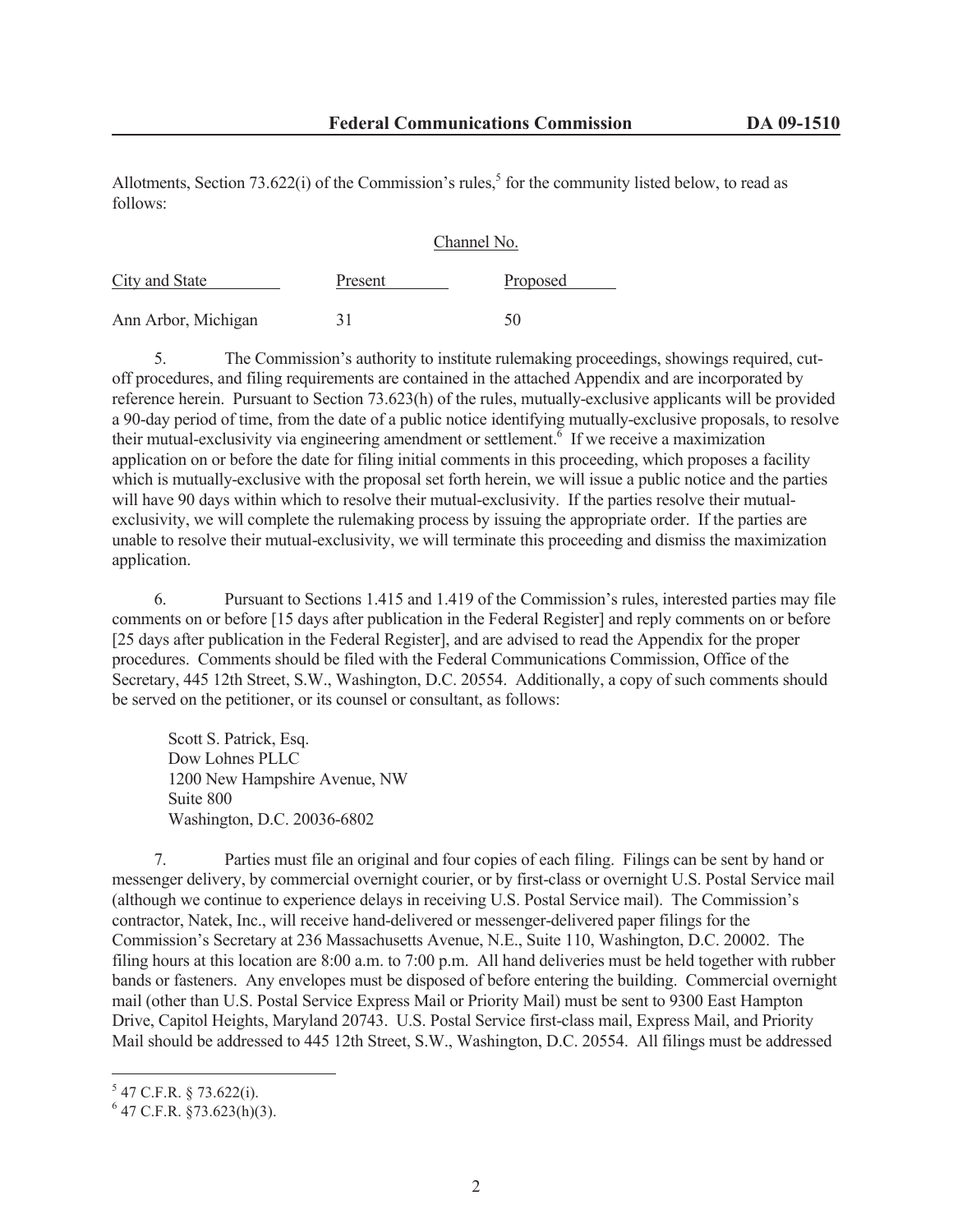to Marlene H. Dortch, Secretary, Federal Communications Commission, Office of the Secretary. Any filing that is not addressed to the Office of the Secretary will be treated as filed on the day it is received in the Office of the Secretary.<sup>7</sup> Accordingly, failure to follow the specified requirements may result in the treatment of a filing as untimely.

8. The Commission has determined that the relevant provisions of the Regulatory Flexibility Act of 1980 do not apply to a rulemaking proceeding to amend the DTV Table of Allotments, Section 73.622(i). This document does not contain proposed information collection requirements subject to the Paperwork Reduction Act of 1995, Public Law 104-13. In addition, therefore, it does not contain any proposed information collection burden "for small business concerns with fewer than 25 employees," pursuant to the Small Business Paperwork Relief Act of 2002, Public Law 107-198, § 3506(c)(4).

9. For further information concerning the proceeding listed above, contact Adrienne Y. Denysyk, Media Bureau, (202) 418-1600. For purposes of this restricted notice and comment rulemaking proceeding, members of the public are advised that no *ex parte* presentations are permitted from the time the Commission adopts a Notice of Proposed Rulemaking until the proceeding has been decided and such decision in the applicable docket is no longer subject to reconsideration by the Commission or review by any court. An *ex parte* presentation is not prohibited if specifically requested by the Commission or staff for the clarification or adduction of evidence or resolution of issues in the proceeding. However, any new written information elicited from such a request or any summary of any new information shall be served by the person making the presentation upon the other parties to the proceeding in a particular docket unless the Commission specifically waives this service requirement. Any comment which has not been served on the petitioner constitutes an *ex parte* presentation and shall not be considered in the proceeding. Any reply comment which has not been served on the person(s) who filed the comment, to which the reply is directed, constitutes an *ex parte* presentation and shall not be considered in the proceeding.

## FEDERAL COMMUNICATIONS COMMISSION

Barbara A. Kreisman Chief, Video Division Media Bureau

<sup>7</sup> *See* 47 C.F.R. § 1.7.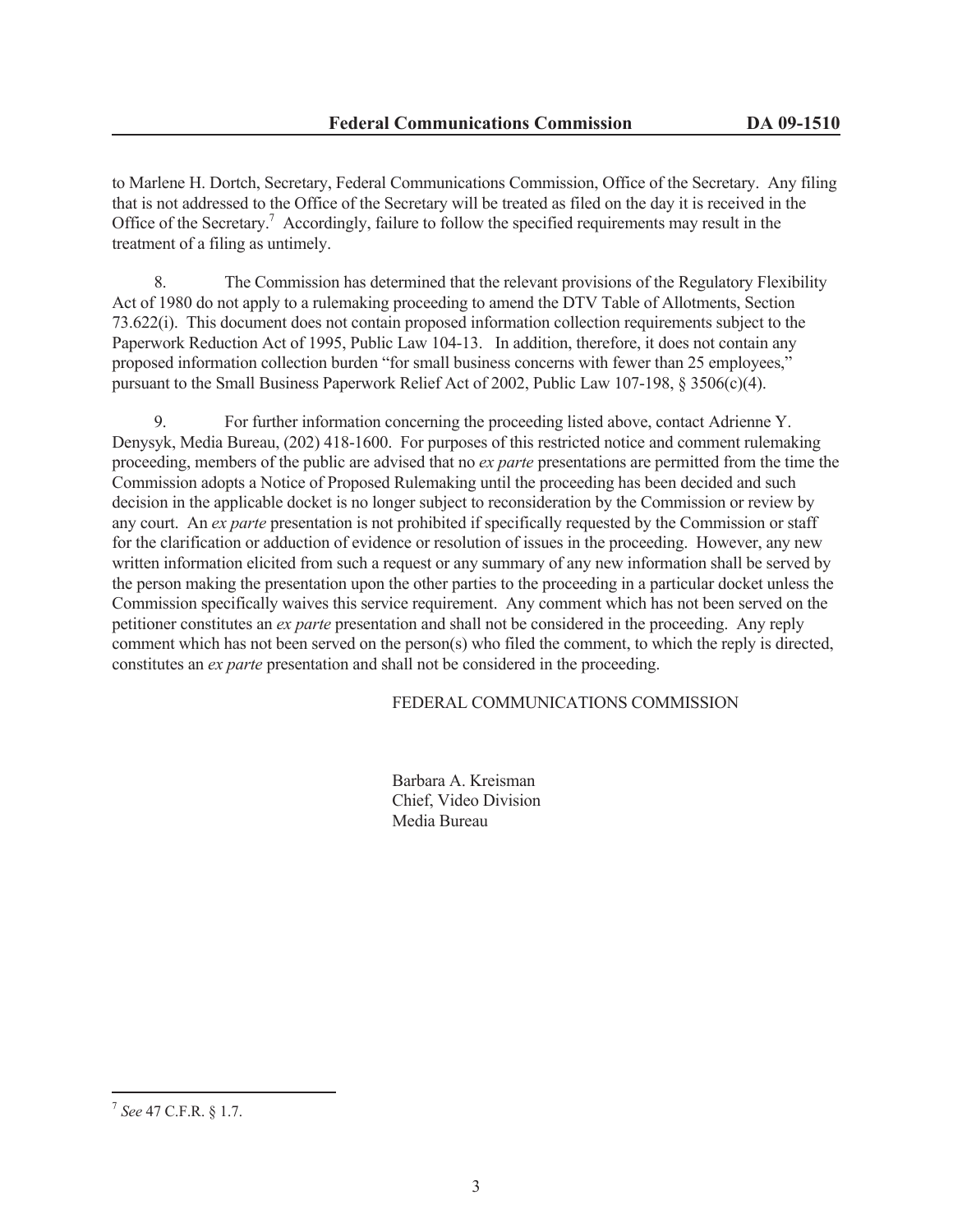# **APPENDIX**

1. Pursuant to authority found in 47 U.S.C. Sections  $4(i)$ ,  $5(c)(1)$ ,  $303(g)$  and  $(r)$ , and  $307(b)$ of the Communications Act of 1934, as amended, and 47 C.F.R. Sections 0.61, 0.204(b) and 0.283, IT IS PROPOSED TO AMEND the DTV Table of Allotments, 47 C.F.R. Section 73.622(i), as set forth in the *Notice of Proposed Rulemaking* to which this *Appendix* is attached.

2. Showings Required. Comments are invited on the proposal(s) discussed in the *Notice of Proposed Rulemaking* to which this *Appendix* is attached. Proponent(s) will be expected to answer whatever questions are presented in initial comments. The proponent of a proposed allotment is also expected to file comments even if it only resubmits or incorporates by reference its former pleadings. It should also restate its present intention to apply for the channel if it is allotted and, if authorized, to build a station promptly. Failure to file may lead to denial of the request.

3. Cut-off protection. The following procedures will govern the consideration of the filings in this proceeding;

(a) Counterproposals advanced in this proceeding itself will be considered, if advanced in initial comments, so that parties may comment on them in reply comments. They will not be considered if advanced in reply comments. (See Section 1.420(d) of the Commission's Rules.) Because the Commission has not yet lifted its freeze on the filing of petitions for rulemaking to establish new DTV channel allotments and for changes in community of license, $\delta$  we will not consider counterproposals which propose new allotments or changes in community of license.

(b) With respect to petitions for rulemaking which conflict with the proposal in this Notice, they will be considered as comments in the proceeding, and Public Notice to this effect will be given as long as they are filed before the date for filing initial comments herein. If they are filed later than that, they will not be considered in connection with the decision in this docket.

(c) The filing of a counterproposal may lead the Commission to allot a different channel than was requested for any of the communities involved.

4. Comments and Reply Comments; service. Pursuant to applicable procedures set out in 47 C.F.R. Sections 1.415 and 1.420, interested parties may file comments and reply comments on or before the dates set forth in the *Notice of Proposed Rulemaking* to which this *Appendix* is attached. All submissions by parties to this proceeding or by persons acting on behalf of such parties must be made in written comments, reply comments, or other appropriate pleadings. The person filing the comments shall serve comments on the petitioners. Reply comments shall be served on the person(s) who filed comments to which the reply is directed. A certificate of service shall accompany such comments and reply comments (*see* 47 C.F.R. Section 1.420(a), (b) and (c)). Comments should be filed with the Secretary, Federal Communications Commission, Washington, D.C. 20554.

5. Number of Copies. In accordance with the provisions of 47 C.F.R. Section 1.420, an original and four copies of all comments, reply comments, pleadings, briefs, or other documents shall be

<sup>&</sup>lt;sup>8</sup> See Public Notice, "Freeze on the Filing of Certain TV and DTV Requests for Allotment or Service Area Changes," 19 FCC Rcd 14810 (MB 2004).